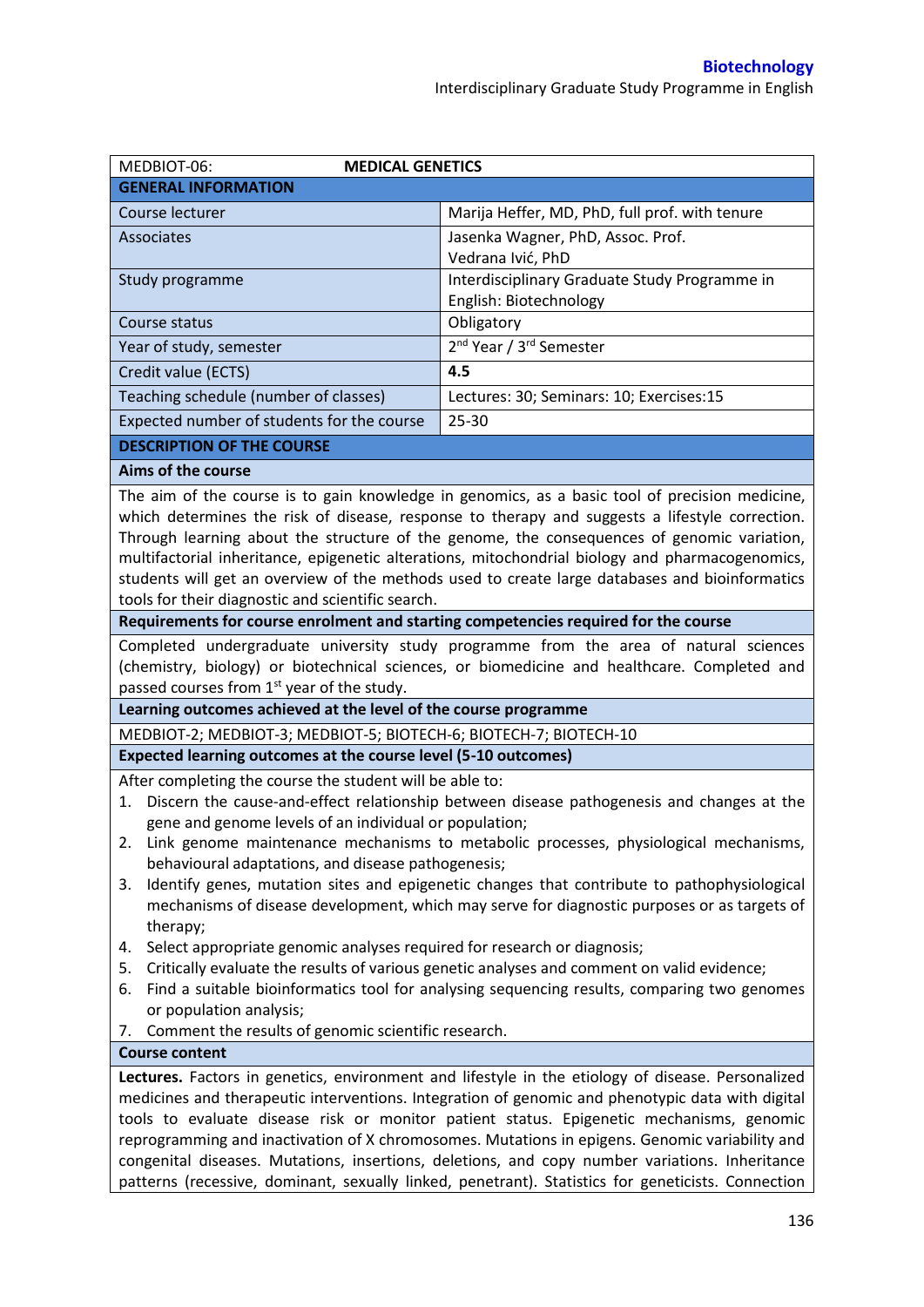Interdisciplinary Graduate Study Programme in English

analysis. Bioinformatics. Chromosomal anomalies. Unique inheritance. Multifactorial inheritance and complex diseases. HapMap and GWS. Population genetics. Comparative genomics. Pathogenesis of genomic diseases. Loci that accelerate or slow down aging. Progeria. Genetic counselling and bioethics.

**Seminars.** Nature and frequency of hereditary diseases in various parts of the world. Genomic imprinting. Cancer epigenetics. Environmental impact on the occurrence of epigenetic markers.

Genotype and phenotype correlation. Searching for genomic bases. Mitochondrial inheritance. Gene therapy of mitochondrial diseases. Inheritance calculation and risk assessment within families and populations.

**Exercises.** Preparation and submission of DNA samples for various genomic analyses and assays. Isolation of DNA samples from biological traces, very old or contaminated samples. Family trees from genomic analyses. DNA sequencing techniques. The methods for SNP detection. Methods for the analysis of epigenetic markers. Techniques for determining chromosomal anomalies. Methods for mitochondrial DNA analysis.

## **Types of classes**

Lectures; Seminars; Laboratory exercises

## **Student obligations**

Attendance at all forms of classes is mandatory and the students are obligated to attend all knowledge tests. The students may be absent from 30% (full-time students) and 50% (part-time students) of each of the forms of classes, provided that the absence is justified. An exercise or a seminar which has not been completed must be made up through a midterm exam.

| Monitoring the students' work (Connecting learning outcomes, teaching methods, and grading) |                        |     |            |              |
|---------------------------------------------------------------------------------------------|------------------------|-----|------------|--------------|
| Toaching activity                                                                           | $ETS \cup \text{harn}$ | $l$ | Evaluation | Grade nointe |

| <b>Teaching activity</b> | <b>ECTS</b>  | Learning | <b>Student</b> | <b>Evaluation</b> | <b>Grade points</b> |      |
|--------------------------|--------------|----------|----------------|-------------------|---------------------|------|
|                          |              | outcome  | activities     | methods           | Min.                | Max. |
| Attendance (lectures,    | $\mathbf{1}$ | $1 - 7$  | Presence       | Record            | 1                   | 5    |
| seminars,                |              |          | in class,      |                   |                     |      |
| Exercises)               |              |          | Seminar paper  |                   | 10                  | 20   |
|                          |              |          | Practical work |                   | 12                  | 25   |
| Knowledge                | 1            | $1 - 7$  | Learning for a | Written exam      | 10                  | 20   |
| assessment (partial      |              |          | partial test   |                   |                     |      |
| tests)                   |              |          |                |                   |                     |      |
| Final exam               | 2.5          | $1 - 7$  | Learning for   | Written exam      | 18                  | 30   |
|                          |              |          | the final exam |                   |                     |      |
| <b>Total</b>             | 4.5          |          |                |                   | 50                  | 100  |

## Table 2. Evaluation of the written part of the final exam

| Percentage of correct answers (%) | Grade |
|-----------------------------------|-------|
| >95.00                            | 30    |
| 90.00-94.99                       | 29    |
| 85.00-89.99                       | 28    |
| 80.00-84.99                       | 26    |
| 75.00-79.99                       | 24    |
| 70.00-74.99                       | 22    |
| 65.00-69.99                       | 20    |
| 60.00-64.99                       | 18    |

*Forming the final grade:*

The points granted for the final exam are added to the grade points awarded during class attendance. The grading process is conducted by absolute distribution, i.e. based on total